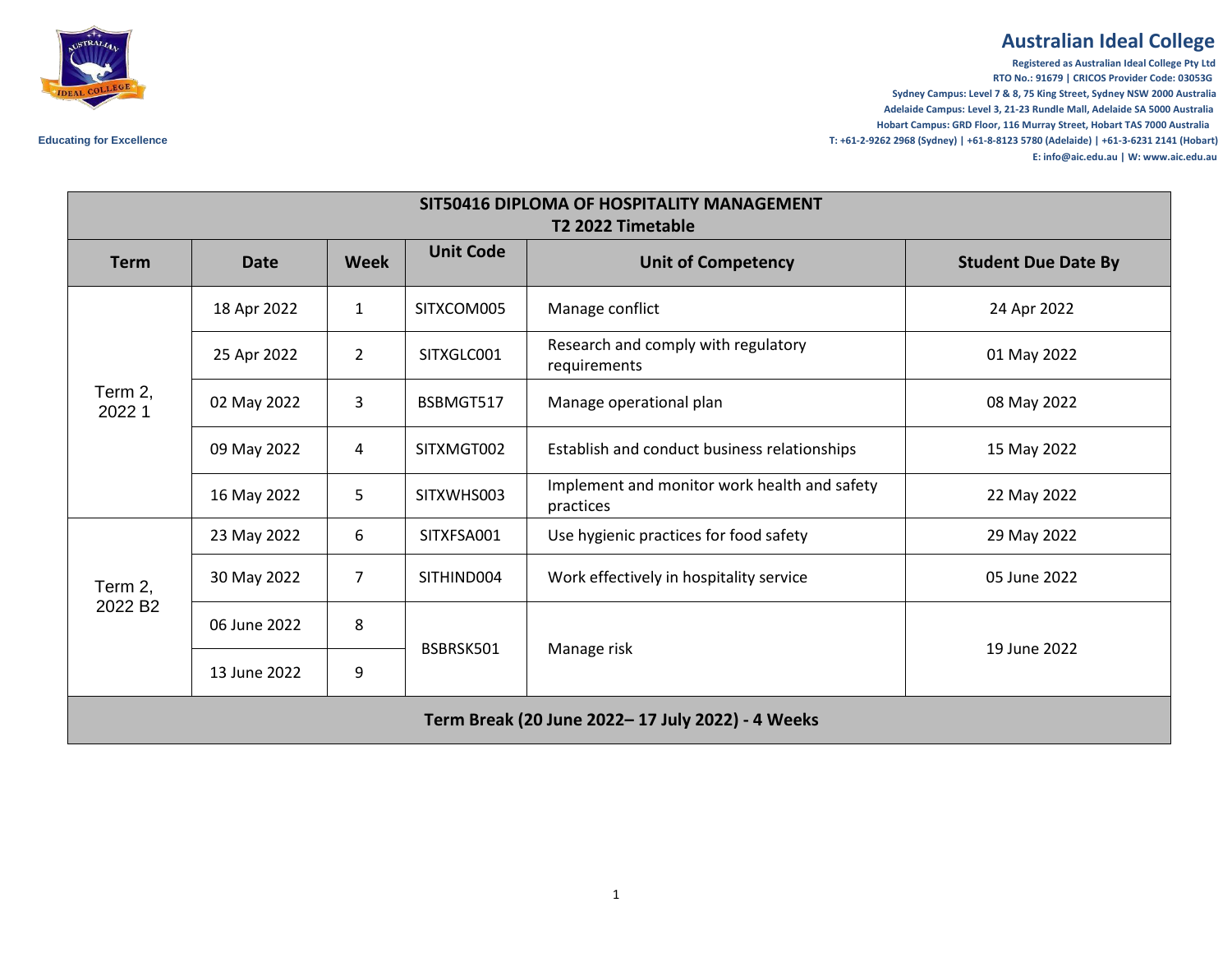## **Australian Ideal College**

**Registered as Australian Ideal College Pty Ltd RTO No.: 91679 | CRICOS Provider Code: 03053G Sydney Campus: Level 7 & 8, 75 King Street, Sydney NSW 2000 Australia Adelaide Campus: Level 3, 21-23 Rundle Mall, Adelaide SA 5000 Australia Hobart Campus: GRD Floor, 116 Murray Street, Hobart TAS 7000 Australia Educating for Excellence T: +61-2-9262 2968 (Sydney) | +61-8-8123 5780 (Adelaide) | +61-3-6231 2141 (Hobart) E: info@aic.edu.au | W: www.aic.edu.au**



| SIT60316 - Advanced Diploma of Hospitality Management<br>T2 2022 (Year 1) |              |                |                  |                                                     |                            |  |  |  |
|---------------------------------------------------------------------------|--------------|----------------|------------------|-----------------------------------------------------|----------------------------|--|--|--|
| <b>Term</b>                                                               | <b>Date</b>  | <b>Week</b>    | <b>Unit Code</b> | <b>Unit of Competency</b>                           | <b>Student Due Date By</b> |  |  |  |
| Term 2,<br>2022 B1                                                        | 18 Apr 2022  | $\mathbf{1}$   | SITXHRM006       | Monitor staff performance                           | 08 May 2022                |  |  |  |
|                                                                           | 25 Apr 2022  | $\overline{2}$ |                  |                                                     |                            |  |  |  |
|                                                                           | 02 May 2022  | 3              |                  |                                                     |                            |  |  |  |
|                                                                           | 09 May 2022  | 4              |                  | Research and comply with regulatory<br>requirements | 22 May 2022                |  |  |  |
|                                                                           | 16 May 2022  | 5              | SITXGLC001       |                                                     |                            |  |  |  |
| Term 2,<br>2022 B <sub>2</sub>                                            | 23 May 2022  | 6              | SITXFSA001       | Use hygienic practices for food safety              | 05 June 2022               |  |  |  |
|                                                                           | 30 May 2022  | 7              |                  |                                                     |                            |  |  |  |
|                                                                           | 06 June 2022 | 8              |                  | Work effectively in hospitality service             | 19 June 2022               |  |  |  |
|                                                                           | 13 June 2022 | 9              | SITHIND004       |                                                     |                            |  |  |  |
| Term Break (20 June 2022-17 July 2022) - 4 Weeks                          |              |                |                  |                                                     |                            |  |  |  |